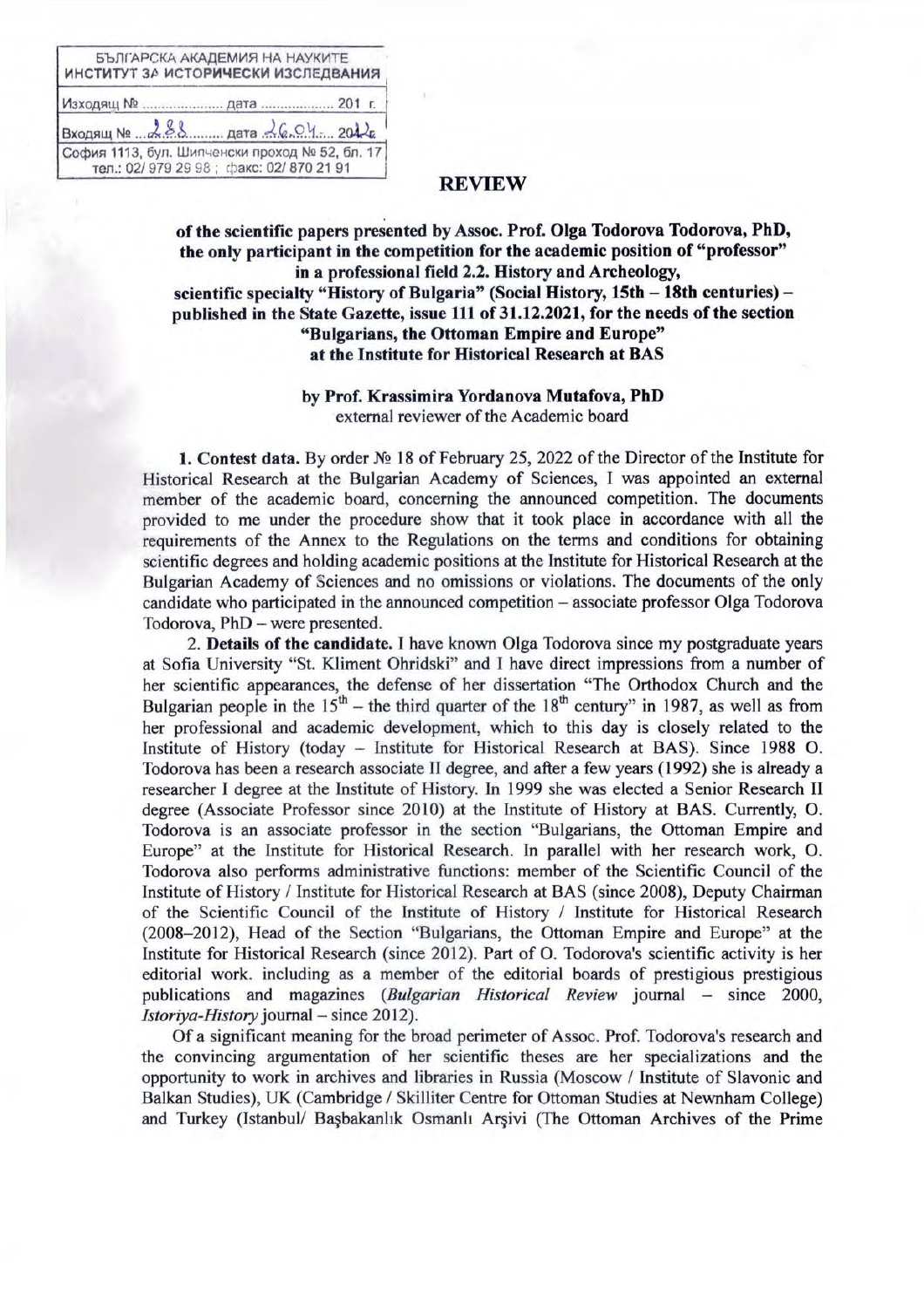Minister's Office).

**3. Description of scientific papers, notes and reccomendations.** At the current competition Olga Todorova presents her research on significant issues thematically related to the social history of Bulgarians in the  $15<sup>th</sup> - 18<sup>th</sup>$  centuries, published after her election as a senior lecturer II degree (Associate Professor) in 1999. d. For the purposes of the competition 1 monograph and a total of 30 studies (23 volumes in content, 1 in co-authorship) and articles (7, 1 in co-authorship) were selected. Some of the studies were published in English ( $N_2$  15, with a Bulgarian version), translated into Greek ( $N\square N\square$  16, 17) or with a published version in German ( $\mathcal{N}_2$ ). The list of publications correctly indicates different versions of the articles with a link to their electronic version ( $\mathcal{N}$  2). Outside the topic of the competition, O. Todorova pointed out dozens of articles, scientific reports, columns in encyclopedic publications, popular science researches, prefaces, bibliographies, reviews, some of which were published in English and Serbian. In "Who is Who among the Bulgarians  $15<sup>th</sup> - 19<sup>th</sup>$ century. 501 Names from the Era of the Ottoman Rule" (2000) she is the author of 41 individual articles, etc. I would not miss her magnificent monograph "Women from the Central Balkans during the Ottoman Era  $(15<sup>th</sup> – 17<sup>th</sup>$  centuries)" (2004), although it is not the subject of this review (the monograph is not included in the list of publications for participation in the competition). I will only note that the first of its kind summary study in Bulgarian historiography, dedicated to women in the Central Balkans in the early centuries of the Ottoman rule, aroused undeniable interest both in specialized scientific circles and among the wider readership.

O. Todorova combines her exploratory searches over the last two decades, devoted to a poorly developed topic in the Bulgarian historiography, in her latest monograph "Domestic Slavery and Slave-Holding in Ottoman Rumili", published in 2021 ( $\mathcal{N}_2$  1) – an in-depth and multifaceted comparative study of the most widespread form of slavery practiced throughout the Islamic world, including in the Balkans. The center of the study is the present-day Bulgarian lands and their adjacent territories – the core of the former Ottoman province of Rumili, and the chronological framework, although the emphasis is on the period  $15<sup>th</sup>$  mid-18<sup>th</sup> century, covers the entire Ottoman era up to the Bulgarian liberation in 1878. The monograph is the result of a multi-layered study of an impressively rich source database and a wide range of researches. Predominant place among the dozens of published and unpublished sources of various genres and origins (Ottoman, Western European, Slavic, etc.) is occupied by archival documents extracted from the *sicill*s (protocol books of local *cadi*'s courts) of the cities of Sofia, Russe and Vidin (p. 26), as well as the sultan's lawyers (*kanunname*s), *ferman*s, *fetva*s, etc. No Ottoman tax registers from the period have been commented on, although many of them include freed slaves (*muatik*s) with a specific social status. Of course, the single register data would hardly significantly change the conclusions and findings of the author. I will note, however, that the diverse source material and unpublished archival sources should be more clearly distinguished in the Bibliography, in which the published sources are generally presented together with the researches.

The text, with a total volume of 442 pages (with bibliography), is structured in six chapters, Preface, Introduction and Epilogue. The questions asked about the typology, the essential characteristics of the slave systems and the formation of the *Sharia*'s slave paradigm in the first two introductory parts – Preface and Introduction – are relevant to the whole study. The leading understanding is that in the Ottoman Empire slavery is not a marginal phenomenon, but has a preserved place in both private and socio-political life and is an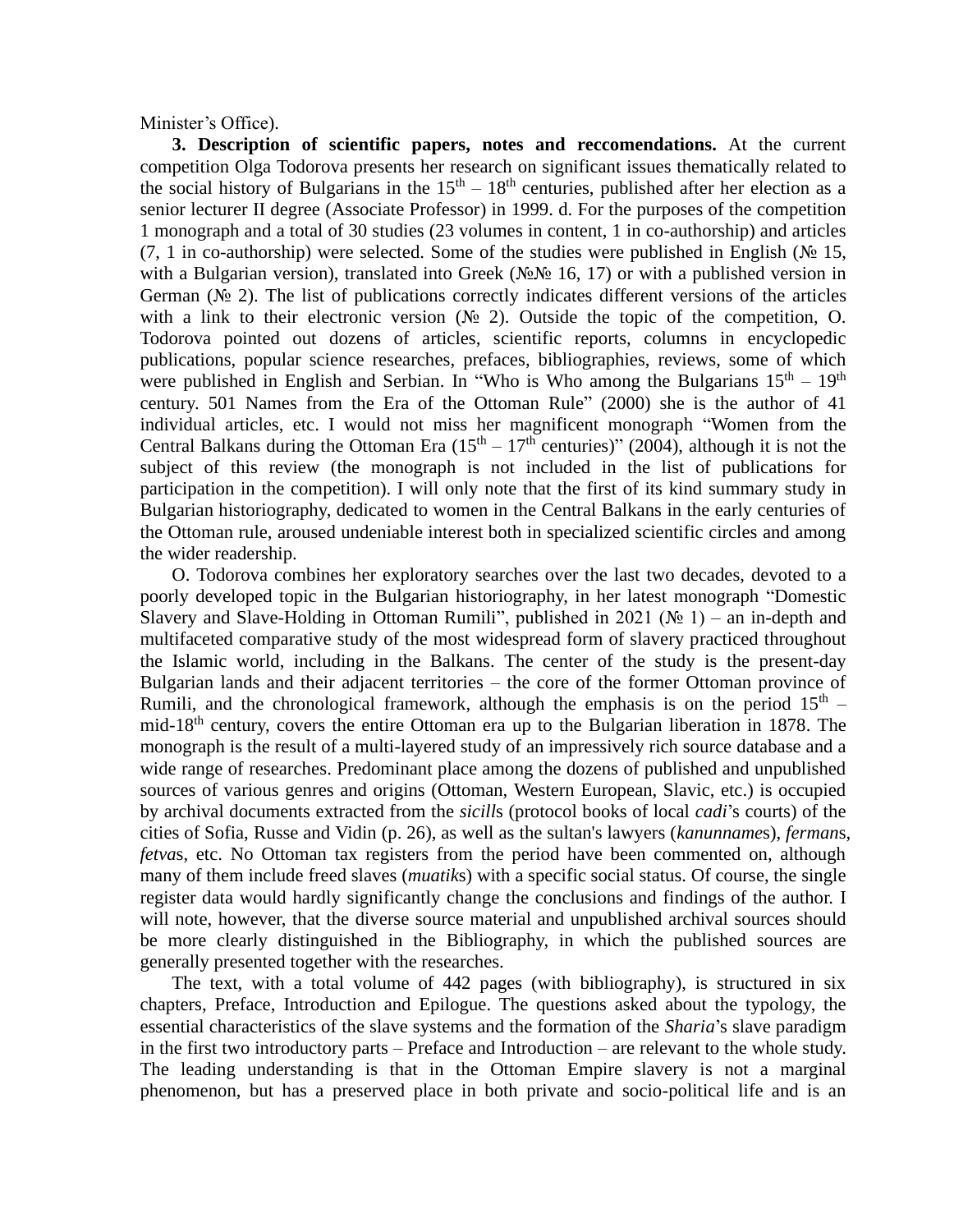important element of the overall Ottoman socio-cultural code. Even here, the author touches on some of the most debated issues in recent years related to the designation of the Ottoman period in Bulgarian history, which are discussed in detail in the Epilogue of her book. O. Todorova is absolutely right that many of today's misunderstandings and heated disputes on **slavery / Turkish slavery** during the Ottoman period are due not only to political, ideological, psychological, etc. factors, but also to the lack of a sufficient number of profiled "slave" researches in Bulgarian historiography (pp. 11, 19–20), which is the reason for all kinds of amateur and pseudo-scientific speculations. Indicative is the fact that until the 90s of the  $20<sup>th</sup>$ century domestic slavery, with the exception of B. Tsvetkova's article from the distant 1954, in which the topic is only vaguely touched upon, remains out of sight of Bulgarian historians. For decades, the controversies over slavery, as the author rightly points out, have been conducted primarily under the sign of ideological and political opposition, and have developed much more in the mass media than in the pages of academic journals. So even today the topic is still poorly developed. With the exception of O. Todorova's own publications (№№ 4, 12, 19, 23, 24, 25, 27, 28, 30, etc.), only few are the studies based mainly on Western European sources, which raise questions about the trade with captured Bulgarians in the Mediterranean-Black Sea basin in the period of or immediately after the Ottoman conquest (Iv. Sakazov, V. Gyuzelev, Hr. Matanov, S. Hinkovski, M. Mladenov) and the fate of mass slaves in the later, "classical" Ottoman times (N. Atanasov and others). Here I will add that more than two decades ago the topic of domestic slavery was set as a diploma thesis of my student majoring in History (Dimitrina Kuprindzhiyska), but she did not continue researching this area.

Until the 1970s, the situation was no different in the world Ottoman studies. As O. Todorova emphasizes in the short historiographical review (pp. 15-21) in the Preface, in contrast to the so-called elite slaves in the context of the *kul* system, with a lasting perimeter and achievements in Bulgarian and foreign historiography, far less studied are the "domestic slaves" (p. 16). Interest in them has been growing only since the 1970s and 1980s, when the striking disparity in research was overcome. With this shortage of publications on the problems of domestic slavery in the Bulgarian scientific literature, the author sets several main tasks leading to the structuring of her book – study of the ethnic origin of domestic slaves, conversion into its various manifestations, socio-legal and socio-cultural dimensions of domestic slavery. , the integration of slaves in Ottoman society, etc. The theoretical statements made in these introductory parts of the study, directly related to the prototypes of slavery in the Islamic world and the liberation from slavery are not self-serving. It is they who outline the general normative framework, which makes it possible to trace how and to what extent the Ottomans "filled it with content" in the following centuries. It is important to conclude that incl. and to this day, a sustained system of ethical rules, directly influenced by Qur'anic precepts, has proved to be crucial to the "long life" of the institution of Muslim domestic slavery.

Commenting in detail on the sources and main methods of recruiting slaves in the Ottoman Empire, in the first chapter (pp. 53-102) O. Todorova arguably disputes the illegitimate claim that both during the Ottoman conquest and throughout the centuries of the Ottoman rule "the ranks of the slaves" were fed mainly at the expense of the conquered local Christian population, including also the Bulgarians. She proves the insolvency of this thesis through a punctual study of the dynamics in the ethnic composition of the slaves within three periods. In the epoch of the conquest and establishment of the Ottoman rule in the Balkans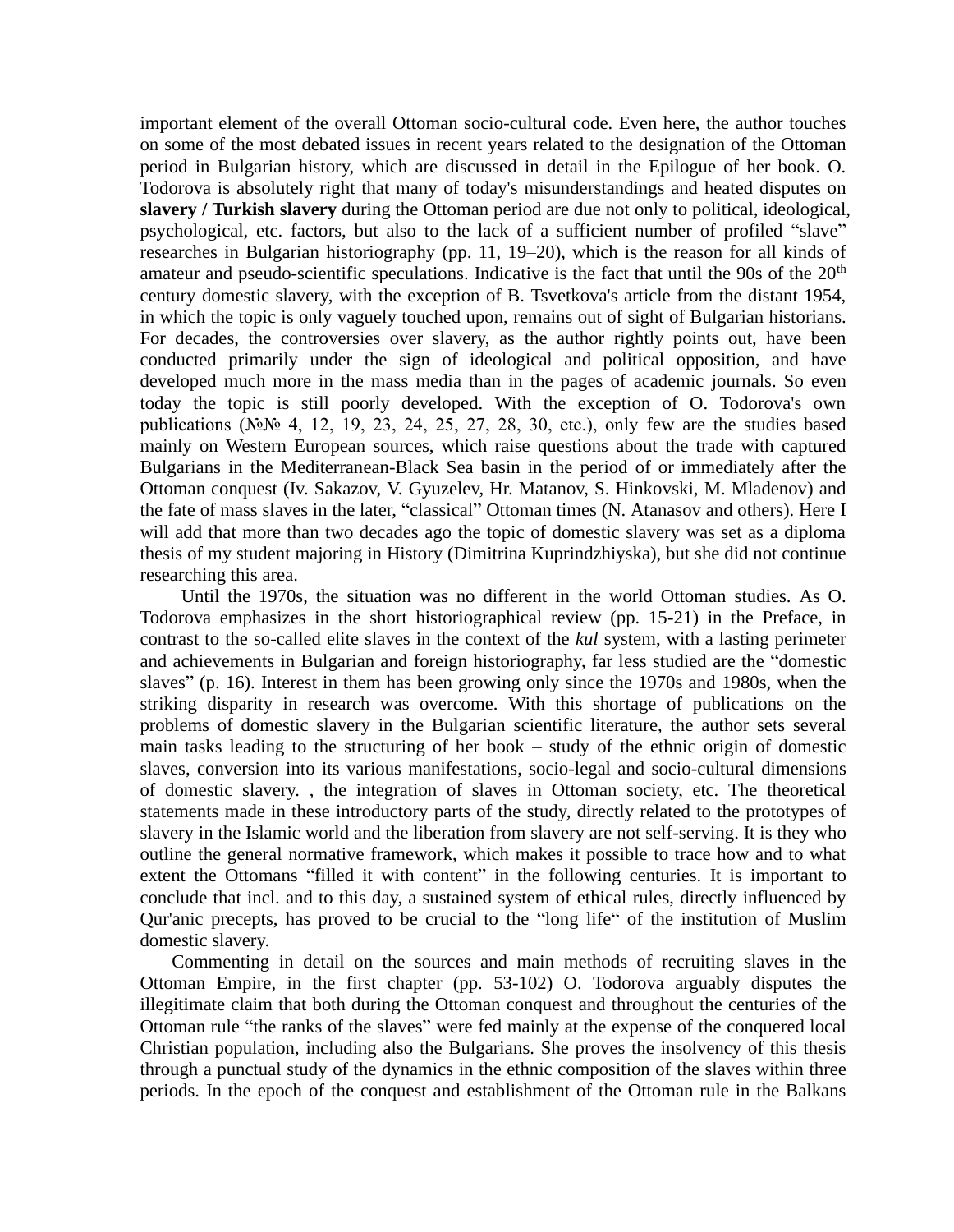(the  $14<sup>th</sup>$  – around the middle of the  $15<sup>th</sup>$  century, in fact the final conquest of the Balkans was in 1499, my note, K.M.) the representatives of the Balkan peoples predominate among the domestic slaves, including the Bulgarians, without exception, slave prisoners of war from Western Europe (p. 60). The lasting stabilization of Ottoman rule in the Balkans put an end to the mass uncontrolled enslavement of the Balkan Christian population. During the era of the so-called Pax Ottomana (around the middle of the  $15<sup>th</sup> - 18<sup>th</sup>$  centuries) the slave contingent was filled mainly at the expense of (military) captives from Europe, Africa and Asia. Convincingly argued is the conclusion that after the middle of the  $15<sup>th</sup>$  century the Bulgarian presence among the slaves was minimized – the so-called "penal" enslavement during rebellion against the authorities or significant outbreaks of the bandit and *harami* movement on the ground (legitimate from the point of view of Sharia). However, invariably practiced without being a policy aimed selectively at Bulgarians, are the so-called "criminal" enslavement, in which not only Christians but also Muslim men and women fall victim to kidnappings for sale or ransom (pp.  $77-80$ ). During the third period – the era of the Late Empire (late  $18<sup>th</sup> - 19<sup>th</sup>$  century) – the ethnic spectrum of slaves sharply narrowed and was reduced mainly to black Africans and white slaves from the Caucasus. The tabular data from the Sofia *sicill*s (1550–1750) and the prepared appendix on 113 slaves (pp. 69–70, 87–101) convincingly argue the author's conclusions about the ethnicity of the slaves. Important for understanding the paradigm of slavery in the Ottoman reality are the striking differences commented in the first chapter between the situation of foreign slaves – on the one hand, and personally free non-Muslim subjects (*zimmi*), including also the Bulgarians – on the other hand, underpinned by the specifics of the status of slaves and *zimmi*s according to the Sharia regulations (pp. 83–87).

An essential part of the monograph are the problems discussed in a dichotomous relationship in the second and third chapters. While the second chapter focuses on the stages and mechanisms of slave integration in Rumili in the  $15<sup>th</sup>-18<sup>th</sup>$  centuries (pp. 102–180), the third chapter focusces on non-integrated slaves until the mid-18<sup>th</sup> century. In the second chapter, referring to the *sicills* of the cities of Sofia, Ruse and Vidin from the 16<sup>th</sup> to the 18<sup>th</sup> century, Todorova analyzed in detail the various mechanisms of the integration of slaves in the Ottoman society (economic, religious, marital, linguistic, etc.). It is important to conclude that a prerequisite for a better life prospect for slaves is their professional realization and labor integration, as well as the relatively high degree of physical freedom they enjoyed (p. 124). An indispensable feature of the integration is Islamization, although some slaves, according to analyzed sources, retain their old religion. Particularly important in the formation of the Sharia slave paradigm is the case, commented by Todorova in the Introduction that the adoption of Islam by a slave has never been recognized as a reason leading to his "automatic" release, but the emancipation of such a slave, was encouraged (p. 43). A significant place in the study is given to the border statuses between slavery and freedom, through which many domestic slaves pass before joining the ranks of free people. Key to the integration of slaves is the liberation from slavery, commented in detail by the author, as well as her finding that the Balkans apply all forms of liberation permissible under Islamic law (*itk*, *mukataba*, *tedbir*, etc.). Important for understanding the essential characteristics of domestic slavery is its conclusion that in the Central Balkan provinces of the Ottoman Empire, liberation after more or less long-term service is a regular and generally accepted practice. Hereditary slavery, although perfectly legitimate from the point of view of Sharia, is in fact rarely practiced (p. 137). Appropriate place is given to the act of emancipation of integrated slaves, which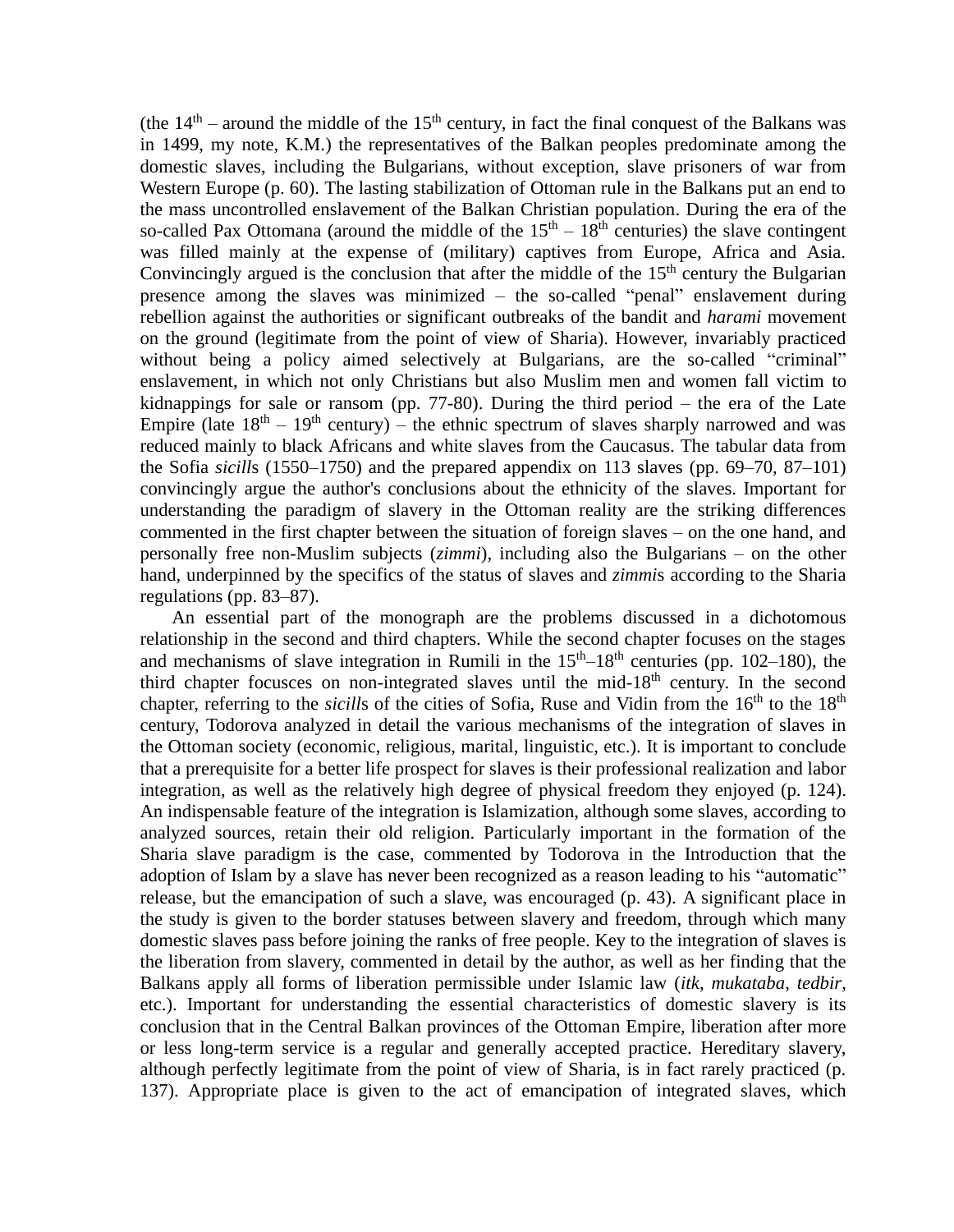ensured their status as legally legitimate subjects, equating them with other free subjects of the sultan. An important part of the research is the monitoring, as far as possible, of the realization of the "liberated slave" and the "ceiling" of social growth, as well as the so-called patronage-client relationship between master and slave, widely reflected in the documents for liberation from slavery (p.150). On the example of the so-called case study – several slave cases, reflected in a Sofia *sicill*s with hereditary inventories (*tereke defter*) from the period 1671–1678, concretizes the life realization of the freed slaves in the Ottoman society, which was far from being carried out according to a single model. The considered examples argue the conclusion that in the territory of the Central Balkans the integration of domestic slaves in the Ottoman society followed long-established models in the Islamic world. What is specific in the Balkan case is the extreme unpopularity of hereditary slavery and the almost universal liberation of slaves after a relatively short period of service. Encouraging the emancipation and integration of domestic slaves – both through regulations of Ottoman secular law and through a number of *Sharia*-based practices – the state did not interfere directly in these processes. In other words, the integration of domestic slaves, as O. Todorova emphasizes, is a state-tolerated, but not state-controlled phenomenon.

In exactly the opposite direction are the typical cases of non-integrated slaves until the middle of the 18th century – victims, fugitives, criminals, discussed in the third chapter. The most drastic and widespread forms of arbitrariness are considered: physical violence – reflected mainly in *fetva*s, sexual coercion, illegal abduction of subjects of the empire, "chain" sales, violent conversion to Islam, etc. It is the manifestations of such arbitrariness according to Todorova, they are the main reason for the development of various – more passive or more active forms of slave resistance, including slave escapes and slave crime.

A very different type of question provokes the "special case" of "black domestic slaves" (the so-called *arap*s), considered in the fourth chapter and discussed in one of the last studies (№ 29) of O. Todorova. Despite their relative small numbers in the Ottoman Empire's Central Balkan provinces, they say they deserve more attention for several reasons: their unofficial racial marginalization (more noticeable only in the  $19<sup>th</sup>$  century); the peculiar forms of their internal organization and self-organization (lodges); the specific culture of which they are the bearers and the way in which this culture functions in Ottoman conditions. However, as Todorova notes, apart from single mentions in the *sicill*s of Sofia, Ruse, Vidin and Bitola of "dark-skinned" slaves (p. 237), there is no evidence of African slave "colonies" in present-day Bulgaria and northern Macedonia. According to her, it is symptomatic that although no descendants of "black Africans who once enslaved our lands" could be found in Bulgaria today, an imaginary image of "black Araps" has long remained in the collective national memory. during the Late Middle Ages and completed during the Ottoman centuries, heavily distorted and racist in color, with almost no contact with the actual history of the Ottoman era.

Based on the summarized data from the Sofia *sicills* from the middle of the 16<sup>th</sup> to the middle of the  $18<sup>th</sup>$  century, in the fifth chapter the author makes a successful attempt to outline the socio-religious profile of the slave owners. The data "extracted" from the sittings argue her conclusion about the diffusion of domestic slavery among almost all strata of provincial Ottoman society. The other major problem it raises concerns the different types of "strategies" of slaveholders towards their slaves. The approach applied to their study is undoubtedly interesting, but the summaries based on tabular data on the attitude of masters to their slaves according to the type of slave documents in the Sofia *sicills* (mid-16<sup>th</sup> - mid-18<sup>th</sup> century) (p. 286), are inevitably subjective.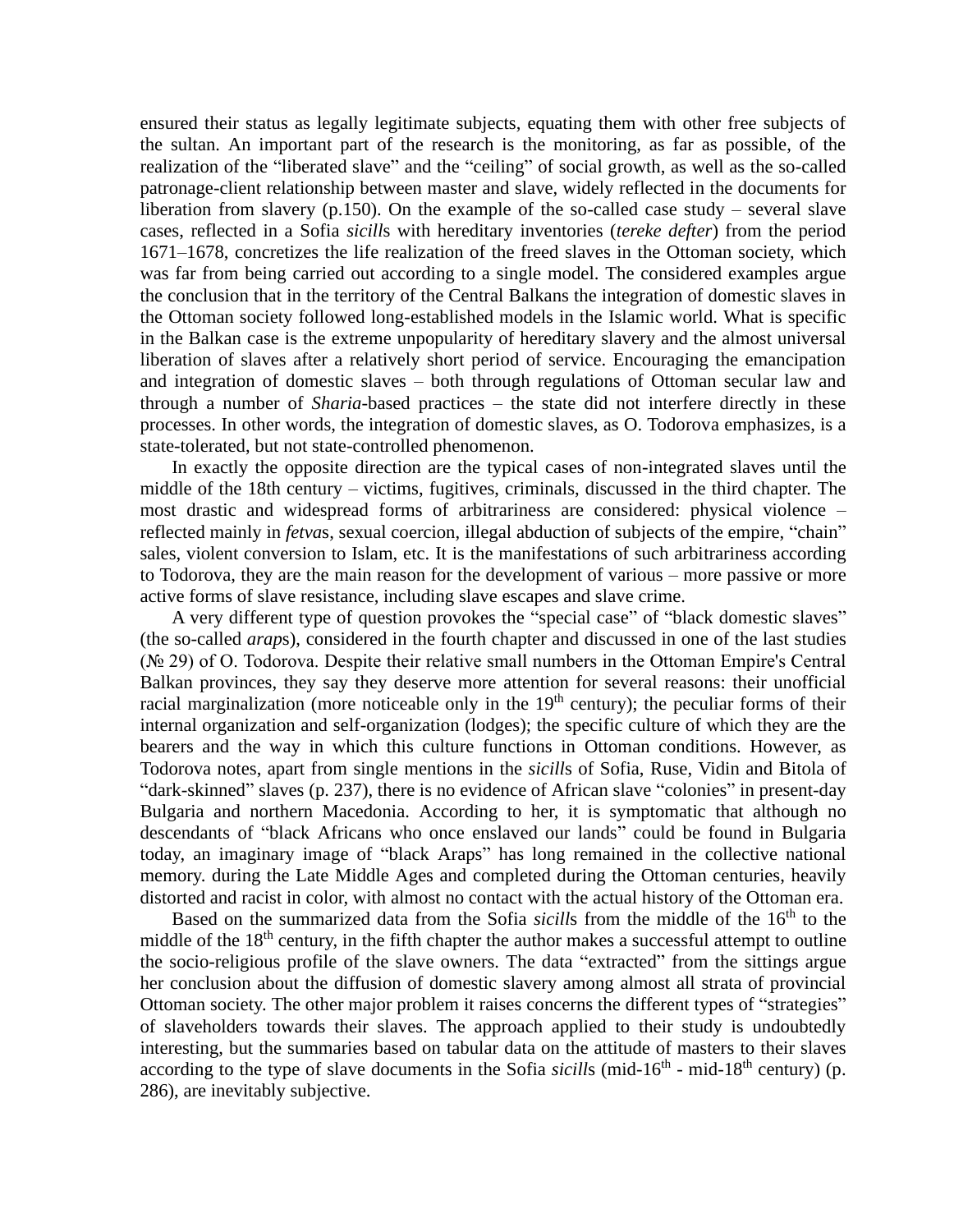The phenomenon of non-Muslim slavery in Rumili, which provoked ambiguous questions, assessments and comments – practiced both inside and outside the Ottoman Empire, which so far remains almost unknown outside the narrow scientific community, is discussed in Chapter Six. Special attention is paid to the non-Muslim (Jewish and Christian) slavery within the empire, which, despite the efforts of the Ottoman authorities to abolish or at least limit it, survived until the  $19<sup>th</sup>$  century. which lacks prohibitions on the possession of non-Muslim slaves by *zimmi*s, with the exception of the absolute prohibition on Muslim slaves (pp. 289-290). The acquisition of underage slaves is also problematic from *Sharia* point of view, as Islamic doctrine treats minors as potential Muslims (290). In contrast to the very widespread slavery among the upper and middle Jewish classes in the larger Ottoman cities (pp. 294-296), the data on Christian slavery testify to a rather marginal phenomenon. According to Todorova, the reasons should be sought not so much in the restrictions imposed by the Ottoman government, but in the long-interrupted slave-owning tradition in the Balkans, long before the Ottoman invaders set foot on the peninsula. Although scarce, the available sources reveal a very diverse social composition of the Christian slaveholders, including even a Bulgarian slaveholder. The sources also testify to provocative for the general public examples of the participation of persons of the Christian faith (mostly rioters, harams and outlaws) who acted in "mixed" confessional gangs, in the abduction and enslavement of free subjects of the empire (pp. 309). Indicative of the very "insignificant" size of Christian slavery during the Ottoman epoch are the commented examples of "fictitious" slaveholders who immediately granted the freedom of purchased slaves. A typical case is that of Metropolitan Daniel of Sofia, who granted the freedom of his female slave of Wallachian origin before the Sharia court in 1662. Significant is the fact that throughout the Ottoman Empire, Orthodox bishops invited Christians – both locals and foreigners – to donate funds for the redemption of Christian slaves (pp. 311–312). However, the cases concerning some Balkan ones are not an exception, also including Bulgarian merchants, who settled in Russia in the early  $18<sup>th</sup>$  century, who served the two-way slave traffic between the two empires. One of the reasons for the continued slavery of Christians, subjects of the empire, incl. and in the 19<sup>th</sup> century, according to O. Todorova, it was due to the fact that the vast majority of slaves in the Ottoman Empire were mostly foreigners. Among other factors favoring the inclusion of individual Christians, also including Bulgarians, to the group of slaveholders, she points out the ambivalent attitude of the Church towards slavery. Along with these examples, the sixth chapter paints a panoramic picture of slavery and slave ownership in Europe's Late medieval and Early modern world. Based on recent research on these issues, the author focuses on the Balkan victims of Western European slavery – both Orthodox Christians and Muslims and Jews – and reveals some of its intersections with its contemporary Ottoman slave realities. Her conclusions are convincing that even before the end of the Middle Ages, Western European slavery began to take shape as an almost reciprocal image of Muslim slavery.

The last part of the monograph, referred to as the Epilogue, is too far from the traditional understanding of conclusion. Not only because it exceeds the generally accepted volumes (pp. 356–402). Apart from the chronological finalization of the period – it is more than 100 years, in this last part the author raises extremely important questions for today's society – both the Bulgarian "reading" of slavery in the 19<sup>th</sup> century and the reasons that led to the imposition of the metaphor of "Turkish slavery" as a designation of the entire Ottoman period of the Bulgarian history. This final part of the monograph integrates the ideas set out in several of her publications (№№ 12, 23, 27) about the last period of the existence of the slave institution,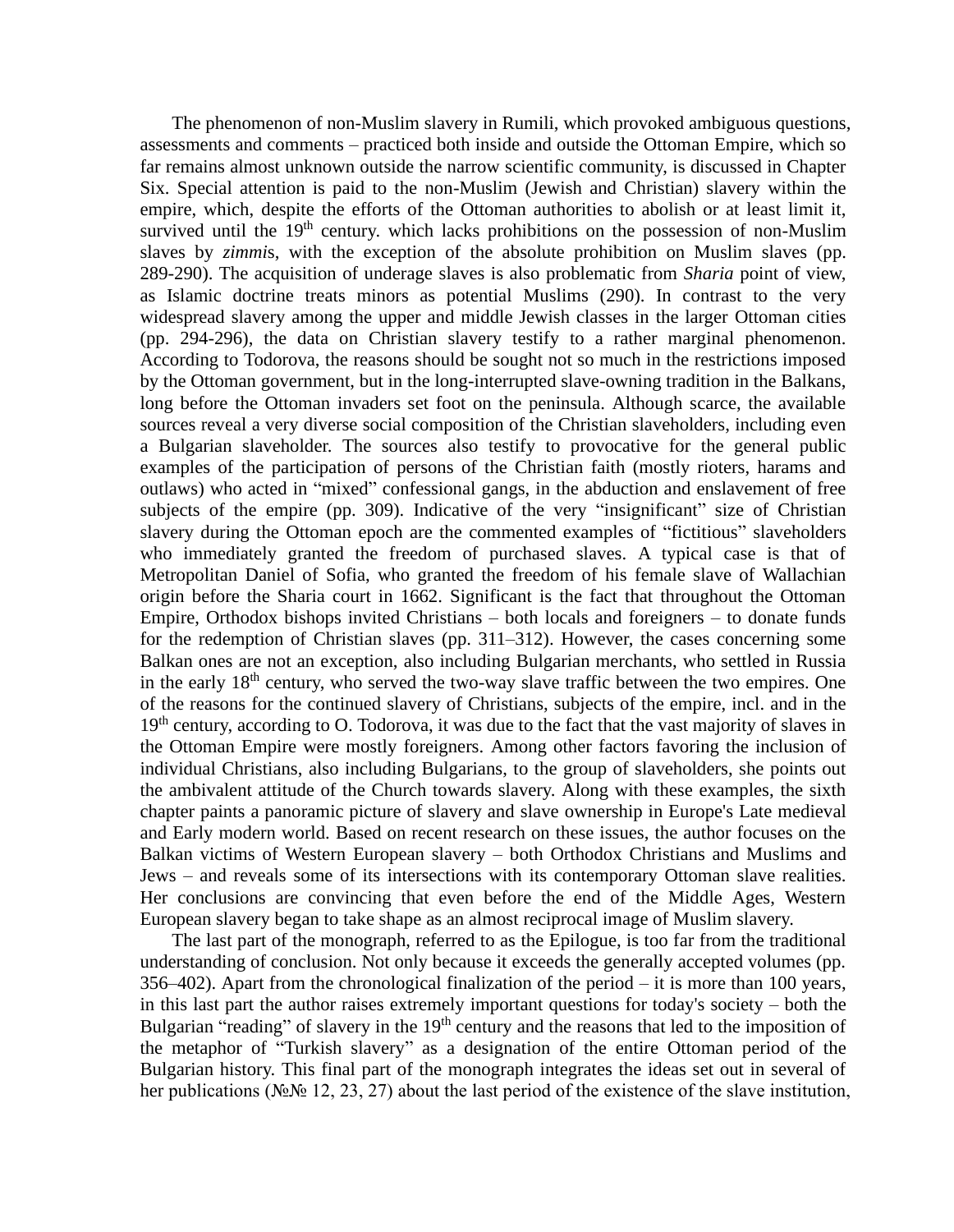its rethinking in contemporary historiography and public space. One of the questions she raises and tries to answer is when and how exactly the two "Turkish slaveries" – the real and the metaphorical one – are mixed in the public consciousness. According to her hypothesis, the preconditions for their permanent merger should be sought in the events of the eve of the Liberation (393 et seq.). From the first years of the so-called According to Todorova, the transition to democracy dates back to the first purposeful attempts to "metaphorize" Turkish slavery, to crush its figurative meaning, or at least to leave it in the background to give it a literal sound (p. 402). The final findings of the author are emotional, but unfortunately very realistic (pp. 402–403). Without going into an in-depth commentary on this "open" controversy in public, I will fully agree with Olga Todorova that "The more we know about the actual slavery during the Ottoman era in its various manifestations – public and private, domestic and military, agrarian and galley, male, female, children's, etc., the more difficult it will be in the future to abuse this topic" (p. 403).

Within the framework of the present review I could hardly consider in detail the thematic fields of the voluminous scientific production of O. Todorova in the field of the social history of the Bulgarians in the  $15<sup>th</sup> - 18<sup>th</sup>$  centuries. However, some of the studies are of a borderline nature, so that they could only be conditionally placed in one or the other of the subgroups presented below.

In the first place, of course, stand out the in-depth research on various aspects of slavery, especially domestic slavery, published in the period  $2002-2020-8$  studies ( $N_2N_2$  4, 12, 24, 25, 26, 27, 29, 30) and 3 articles (№№ 19, 23, 28), which find a place in the general framework of her last commented book. I will only note that the interest in this issue is evidenced in one of her earliest publications on women's slavery (№4). Conceived as an attempt to shed more light on women's social history in the Bulgarian lands from the Ottoman period, the study is a significant contribution to the study of neglected Bulgarian historiography on domestic slavery and, I would say, outlines the direction of an ambitious and successful scientific "program".

The problems related to the gender-age division of the society, "free" women (Muslim/ non-Muslim), marriage and family have a lasting perimeter in O. Todorova's creative pursuits – only some of them are mentioned in the competition list. 3, 4, 5, 6, 10), and the issues discussed are in a very wide range – from prostituted women  $(N<sub>2</sub>3)$  to the possibilities for realization of women in public space ( $N<sub>2</sub>$  5). Next among the developed topics and problems are some poorly studied Muslim institutions, in terms of their functioning and their social projections in the Bulgarian society: the *Hajj* from the Bulgarian lands in the  $15<sup>th</sup>-17<sup>th</sup>$  century, which treats Muslim pilgrimage not only as an important religious, but also a social phenomenon (№ 9), the Christian reception of the *wakf* institution (№ 13), etc. A separate thematic field is everyday life and the history of manalities during the Ottoman era ( $N \Omega \& R$ , 15, 22). Another part of Todorova's publications related to the "reconstruction" of some symbolic "images of Otherness" that existed in the Bulgarian collective consciousness during the Ottoman era falls into the sphere of imagology: the images of Jews, Muslims and blacks ( $N<sub>2</sub>N<sub>2</sub>$  2, 16, 18, 29). The complex relationship between history and folklore is at the heart of several studies focusing on the very contrasting discrepancies between real events, personalities, religious and ethnic communities and their folklore reflections (№№ 2, 10, 14, 29). One of the themes with a lasting perimeter is the Orthodox Church and culture during the Ottoman centuries (№№ 7, 20, 21). The "new" can be highlighted in the attempts to trace its place in the Bulgarian Renaissance social space, to present some more specific issues in the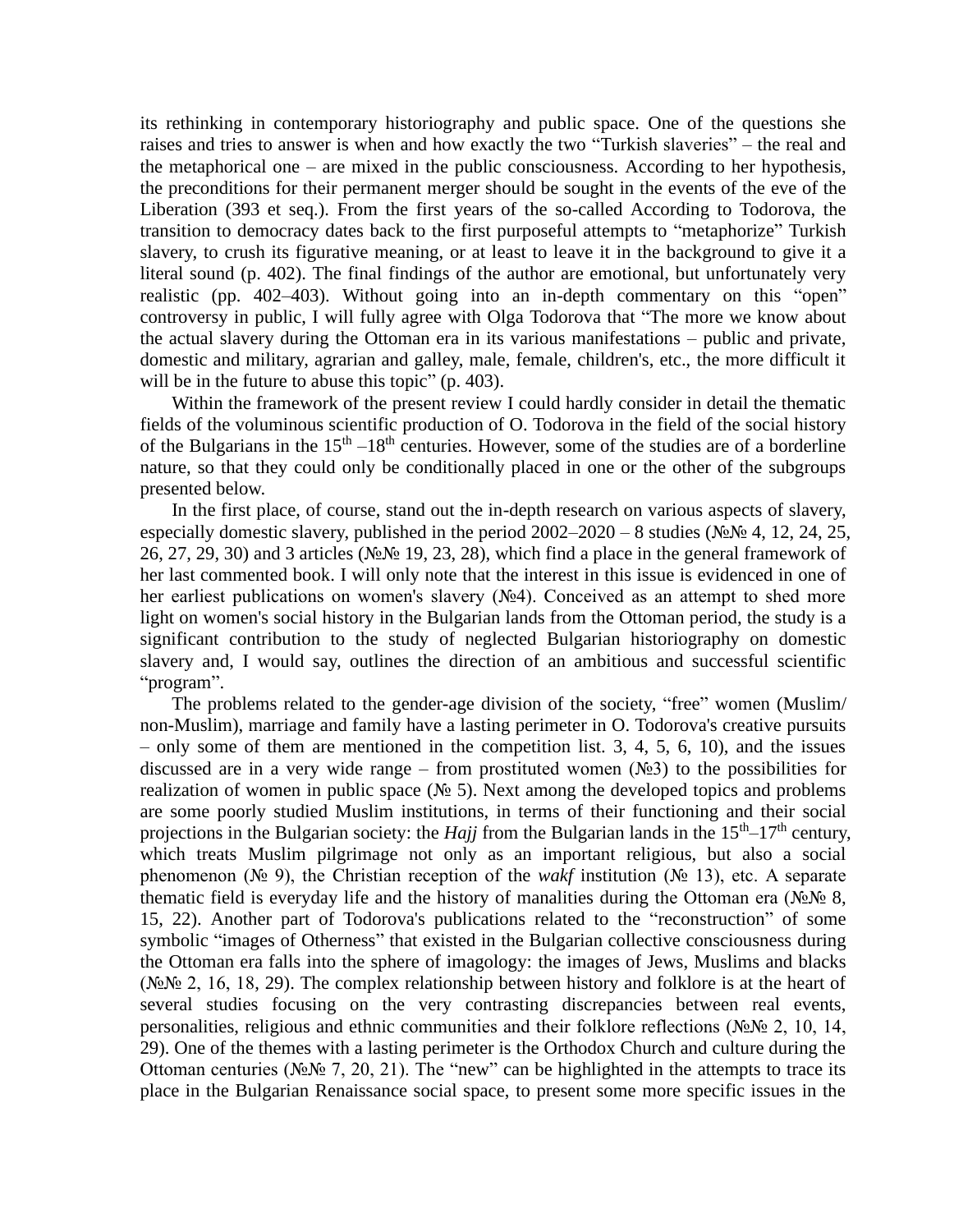form of case studies (parish life, church justice, etc.). Without being an independent focus, in some of her publications O. Todorova also discusses historiographical problems (№№ 1, 11, 23). Her studies on the life and work of some extraordinary personalities related to the Bulgarian 19<sup>th</sup> century – Frederick Millingen (Osman Bay) and Fanny Janet Blunt, wife of the longtime British consul in the Balkans in the second half of the  $19<sup>th</sup>$  century – are isolated and co-authored. (№№ 17 and 31).

Many of O. Todorova's studies and articles are a result of targeted research in the framework of collective long-term and short-term projects (14 in total), one of which she is a co-leader.

4. **Scientific contributions.** Before pointing out the main contributions to the publications presented for the competition, some of which I have already commented on, I would like to emphasize that they are largely due to the language training of Assoc. Prof. Todorova and her excellent bibliographic awareness. Although she entered the "depths" of the Ottoman language relatively late, she used original Ottoman source material in a number of her publications, also including in the last published monograph, and introduces into scientific circulation unpublished or not well known and used Ottoman documents, which undoubtedly contribute to the persuasiveness of her conclusions.

In all her researches O. Todorova necessarily generates her own conclusions and opinions on debatable historiographical theses, rethinks and successfully corrects imposed stereotypes and stencils in national and foreign historiography, as well as in public space. It would hardly be possible for me to refer here to all the academic contributions in her voluminous academic output, which she correctly brought out in the auto-report on academic contributions. I will pay attention only to some directions in her research, which are undoubtedly contributing and innovative.

Without repeating what has already been said, I will emphasize that Assoc. Prof. Todorova introduces and develops as an independent in Bulgarian historiography the topic of domestic slavery, interpreted in the spirit of the so-called "History below", illustrated and condensed with case study examples (№№ 1, 4, 12, 19, 23, 24, 25, 26, 27, 28, 29, 30). It introduces another, fundamentally unexplored topic in our historiography – "children's", focusing on the details of the status, normative and real, of children (Christians and Muslims) in the  $15<sup>th</sup> - 18<sup>th</sup>$ centuries ( $N<sub>2</sub>$  6).

In her research on everyday life and the history of manalities during the Ottoman era (№ 8, 15, 22), Todorova reconsiders a number of stenciled productions. , as close to the representatives of the two denominations in the  $15<sup>th</sup> - 18<sup>th</sup>$  centuries ( $N_2$  8). A poorly studied aspect of the Balkan mentality and political culture in the period preceding the birth of modern Balkan nationalisms is set out in her study, dedicated to the so-called Orthodox legitimacy – the loyal attitude of the Christian subjects of the Ottoman Empire to the central Ottoman government. An interesting perspective from the daily life of Muslims and Christians in the turbulent years of the so-called Kardzhali time is the solidarity of Christians and Muslims in the face of the general Kardzhali danger, recorded in Bachkovo manuscript with Greek chronicles of the attack on Plovdiv in the 18<sup>th</sup> and early 19<sup>th</sup> century ( $\mathcal{N}_2$  22, co-authored).

As a contributor to the field of imagology, I would highlight her study, presenting the Bishop of Vratsa Sophronius as a borderline figure between two epochs – the Middle Ages and the New Age (№18). Different perspectives on the understanding of folklore and historical realities place her research in the complex field of history and folklore. A typical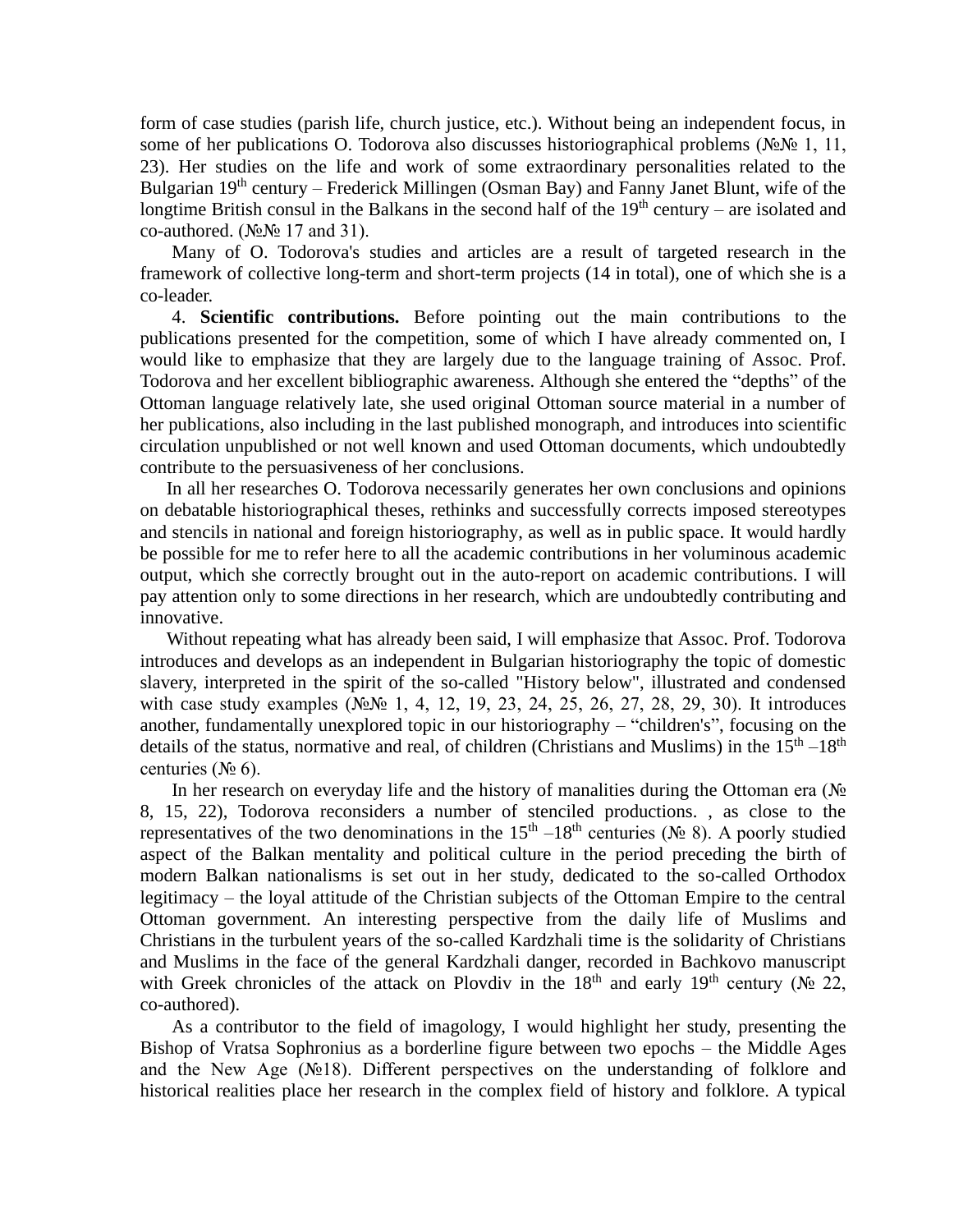example is the "screaming" discrepancies between the gender dimensions of "historical" Islamization, as outlined in authentic documents that have come down to us, and the "folklore" (№ 10), in which the propensity for religious betrayal and susceptibility to temptation is attributed. especially the "weak" sex. No less interesting is the approach applied in the study of the folklore hero known as "The Mighty Sklav" in Bulgarian folklore and historical memory, whose real prototype is a historically attested janissary commander of the first half of the 17<sup>th</sup> century ( $N_2$ 14).

In summary, I will emphasize that in the research approaches of O. Todorova the leading place is occupied by the comparative, the applied methodology for precise extraction of information and its interpretation, as well as the often applied type of case study. Her author's handwriting is characterized by a strong "taste" for detail and context, and her research is often on the border between micro- and macro-history ( $\mathcal{N}\subseteq\mathcal{N}\subseteq$  15, 21, 30), as evidenced by her latest monograph (№ 1). The published reviews (O. Mazhdrakova, T. Stoilova, R. Radkova, St. Ivanova, K. Mutafova, etc.) for the monographs and the works with her participation, as well as the noted citations – are a definite confirmation of the contribution nature and recognizability of her works over 400 for the period after 2001 (according to the attached list) in Bulgarian and in prestigious foreign publications.

5. **Teaching activity.** An important place in the creative career of Assoc. Prof. Olga Todorova is occupied by her teaching activities at Sofia University "Kliment Ohridski", mainly at the Faculty of History, at the Faculty of Classical and Modern Philology and the Faculty of Philosophy. The thematic focus of the courses is directly related to the field of her academic interests and researches. Among her lectures are: "Methodology of Women's History: Problems of Women's History of the Bulgarian Lands during the First Centuries of the Ottoman Rule" (Sofia University, Faculty of Philosophy, 2000–2001); "History of Women in the Ottoman Empire and the Balkans in the  $15<sup>th</sup>-17<sup>th</sup>$  Centuries" in front of students from the European Master's Program "History of Women and Gender" (Sofia University, Faculty of Philosophy, 2008–2009); Master's course "New Martyrdom Cults during the Ottoman era - representations in the sources and historical context" (Sofia University, Faculty of History, 2016–2017, 2019–2020); Bachelor's course "The Orthodox Church and the Bulgarians in the  $15<sup>th</sup>-18<sup>th</sup>$  century" (Sofia University, Faculty of History, 2017–2019); "Women in the Balkans,  $15<sup>th</sup> - 18<sup>th</sup>$  century", master's program "History of Women and Gender" (Sofia University, Faculty of Philosophy, 2018–2019). Assoc. Prof. Todorova is the research supervisor of 1 full-time doctoral student at the Institute for Historical Research, Krastyo Yordanov, who successfully defended his dissertation on "The *Voynuk* Institution in the Bulgarian Lands in the  $15<sup>th</sup> - 16<sup>th</sup>$  Centuries" (2013).

The publications selected for the competition, the pointed citations and the submitted reference for participation in projects and scientific guidance of doctoral students cover the required scientometric indicators (reflected in the reference for the implementation of the minimum national requirements).

In conclusion, I will emphasize that the indisputable qualities and contribution of the presented scientific output and valuable habilitation work meet and exceed the regulatory requirements of the Academic Development Act of the Republic of Bulgaria and the Annex to the Rules of the Scientific Council of the Institute for Historical Research. Based on all the above, as a member of the Academic board I will vote with a resounding "YES" for the election of Assoc. Prof. Olga Todorova Todorova, PhD to the academic position of "Professor" at the Institute for Historical Research at BAS in the professional field 2.2.